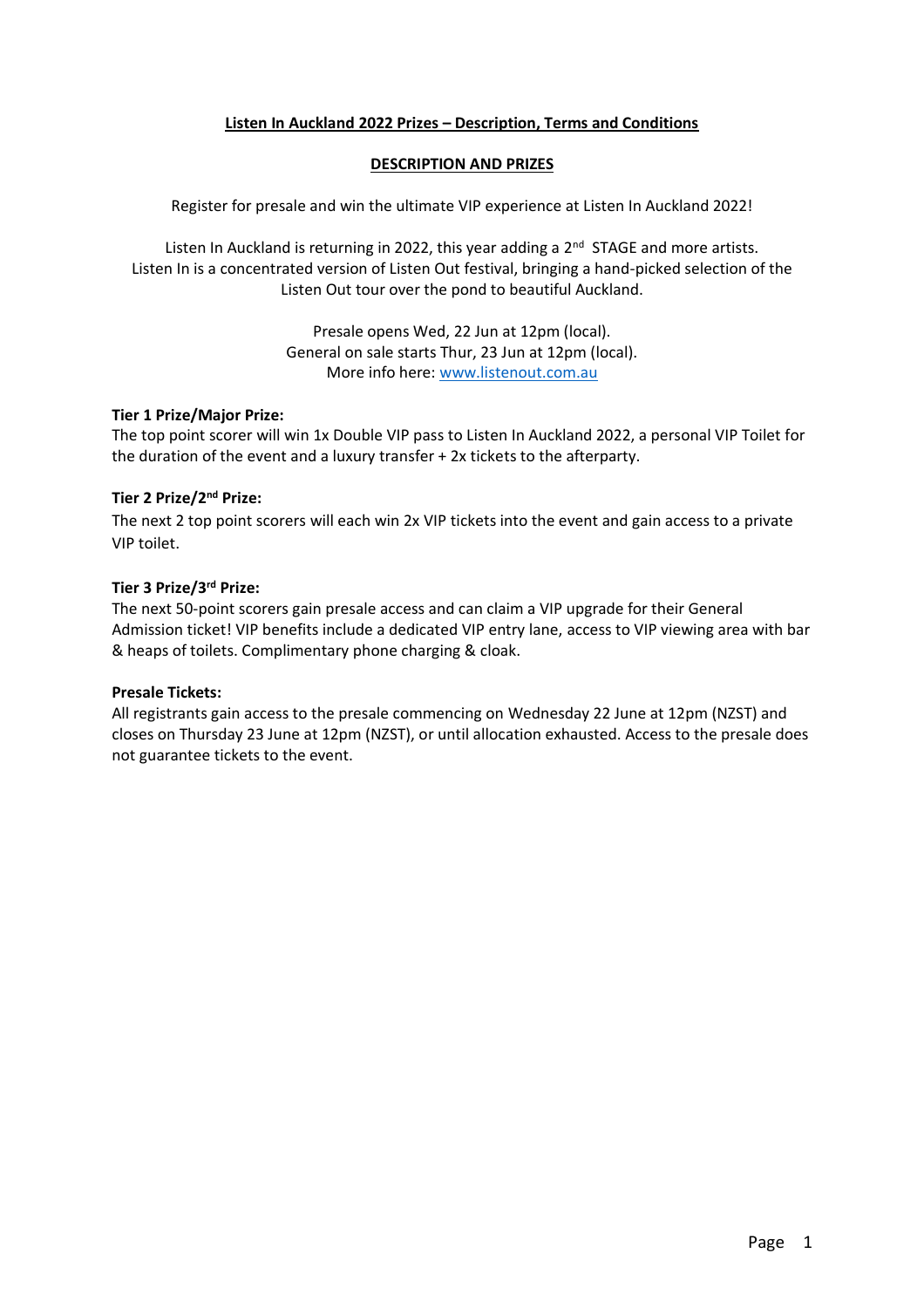## **LISTEN IN AUCKLAND 2022 – AUDIENCE REPUBLIC COMPETITION TERMS & CONDITIONS**

# **1. Entry Conditions:**

Entry to the competition/campaign is open to residents of New Zealand. Entrants and guests must be 18 years or over. An entrant of the Competition/Campaign must be an individual and not a company or organisation. Directors, immediate family members, employees and contractors of the Promoter, the Artist and Audience Republic are not eligible to enter.

# **2. Competition/Campaign Period:**

Commences Wednesday 15 June 3pm (NZST) and ends Monday 20 June 11:59pm (NZST).

# **3. Entry Method:**

To enter, entrants must sign up and register via Listen In Auckland 2022. Entrants will earn points by liking, following, and sharing posts and information about Listen Out/In and related organisations. Entrants have until Monday 20 June, 11:59pm (NZST) to gain as many points as possible. Any shares, posts or entries made after this time will not be counted and we do not accept responsibility for delayed, misdirected, or incorrect entries.

# **4. Selection of Winner:**

4.1 Entrants will be ranked according to the number of points they earn during the Competition/Campaign period with the highest point scorer being ranked 1, the second highest point scorer ranked 2 and so on. The Major Prize will be awarded to the top 1 [one] individual who ranked 1 on Monday 20 June, 11:59pm (NZST). The Tier 2 prize will be awarded to the next top 2 [two] individuals who ranked 2-3 on Monday 20 June, 11:59pm (NZST). The Tier 3 prize will be awarded to the next 50 [fifty] individuals who ranked 4-53 on Monday 20 June, 11:59pm (NZST).

4.2 Promoter will assess winners and total points to determine if there was foul play involved. Participants may be disqualified because of breaching the terms and conditions of the competition.

## **5. Major Prize/Tier 1 Prize:**

A VIP double pass to Listen In Auckland 2022, a personal VIP Toilet for the duration of the event and a luxury transfer + 2x tickets to the afterparty.

Each winner will receive the following prize:

- 2x VIP Tickets to Listen In Auckland 2022
- 1x VIP toilet for the duration of the event (running times subject to change)
- 1x luxury transfer from Listen In Auckland 2022 after the event at approximately 1am on Saturday, 1 October 2022 to 1x afterparty (TBC)
- 2x tickets to the afterparty (Event information TBC)

The major prize is only valid on Friday, 30 September 2022 to Saturday, 1 October 2022. Winner/s must accept the prize by 5pm, Friday, 1 July 2022 with Fuzzy in writing to [marketing@fuzzy.com.au.](mailto:marketing@fuzzy.com.au) Failure to do so forfeits the ticket/s for the event/s.

## VIP Ticket includes:

A dedicated VIP entry lane, access to VIP viewing area with bar & heaps of toilets. Complimentary phone charging & cloak.

VIP Toilet: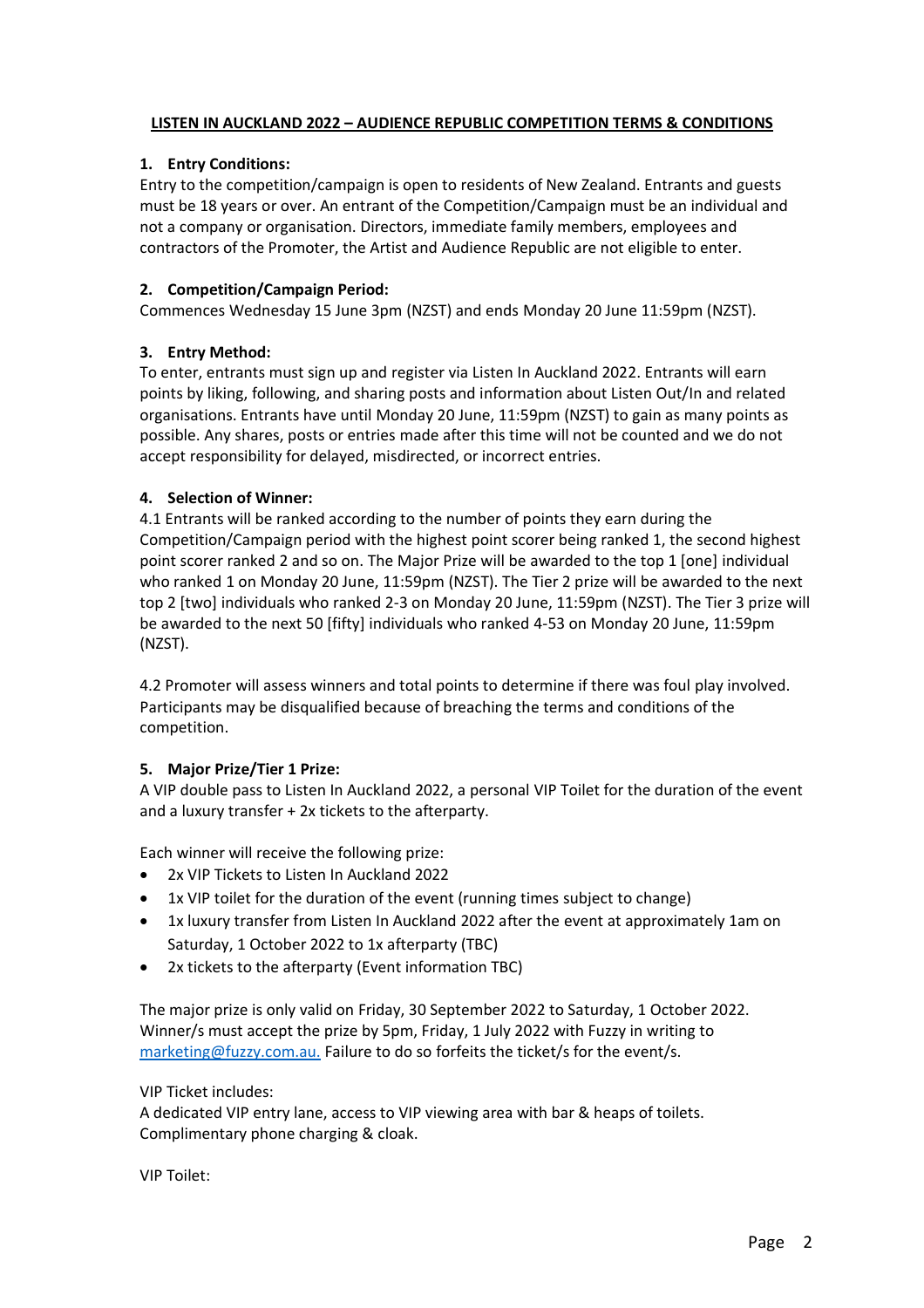Access to the VIP toilet will be up to security discretion. The VIP toilet should only be accessed by the top point scorer of this competition and 1x friend. The VIP toilet should be accessible throughout the duration of the event. Misuse could result in access being revoked and potential eviction from the event.

## Luxury Transfer:

Winner/s will confirm a pickup location for the luxury transfer at Listen In Auckland with the event organisers' prior to the event date in writing. For any further questions, please contact [marketing@fuzzy.com.au.](mailto:marketing@fuzzy.com.au)

## Afterparty:

Access into the afterparty is up to security discretion at the event. Winner/s are liable to review the venue's terms and conditions prior to entry. More information will be provided to the winner closer to the event date.

VIP tickets will be allocated, if applicable. In the case where the events do not have a VIP ticket or area, 2x General Admission tickets will be allocated to the winner.

## **6. Tier 2 Prize/Prize 2:**

The next 2 top point scorers will each win 2x VIP tickets to the event and gain shared access to 1 VIP toilet.

Each winner will receive the following prize:

- 2x VIP Tickets to Listen In Auckland 2022
- Access to a private VIP toilet shared with the Tier 2 prize winner/s for the duration of the event (running times subject to change)

VIP Ticket includes:

A dedicated VIP entry lane, access to VIP viewing area with bar & heaps of toilets. Complimentary phone charging & cloak.

## VIP Toilet:

Access to the VIP toilet will be up to security discretion. The VIP toilet should only be accessed by the Tier 2 winners and their friends - a total of 4 (four) people. The VIP toilet should be accessible throughout the duration of the event. Misuse could result in access being revoked and potential eviction from the event.

The Tier 2 prize is only valid on Friday, 30 September 2022. Winner/s must accept the prize by 5pm, Friday, 1 July 2022 with Fuzzy in writing to [marketing@fuzzy.com.au.](mailto:marketing@fuzzy.com.au) Failure to do so forfeits the ticket/s for the event/s.

VIP tickets will be allocated, if applicable. In the case where the events do not have a VIP ticket or area, 2x General Admission tickets will be allocated to the winner.

## **7. Tier 3 Prize:**

• 1x VIP Upgrade to Listen In Auckland 2022.

Prize winners must purchase a valid ticket to Listen In Auckland 2022 to claim this prize. Upgrades are only valid to the notified winner's ticket and are not transferable to other names, tickets or shows.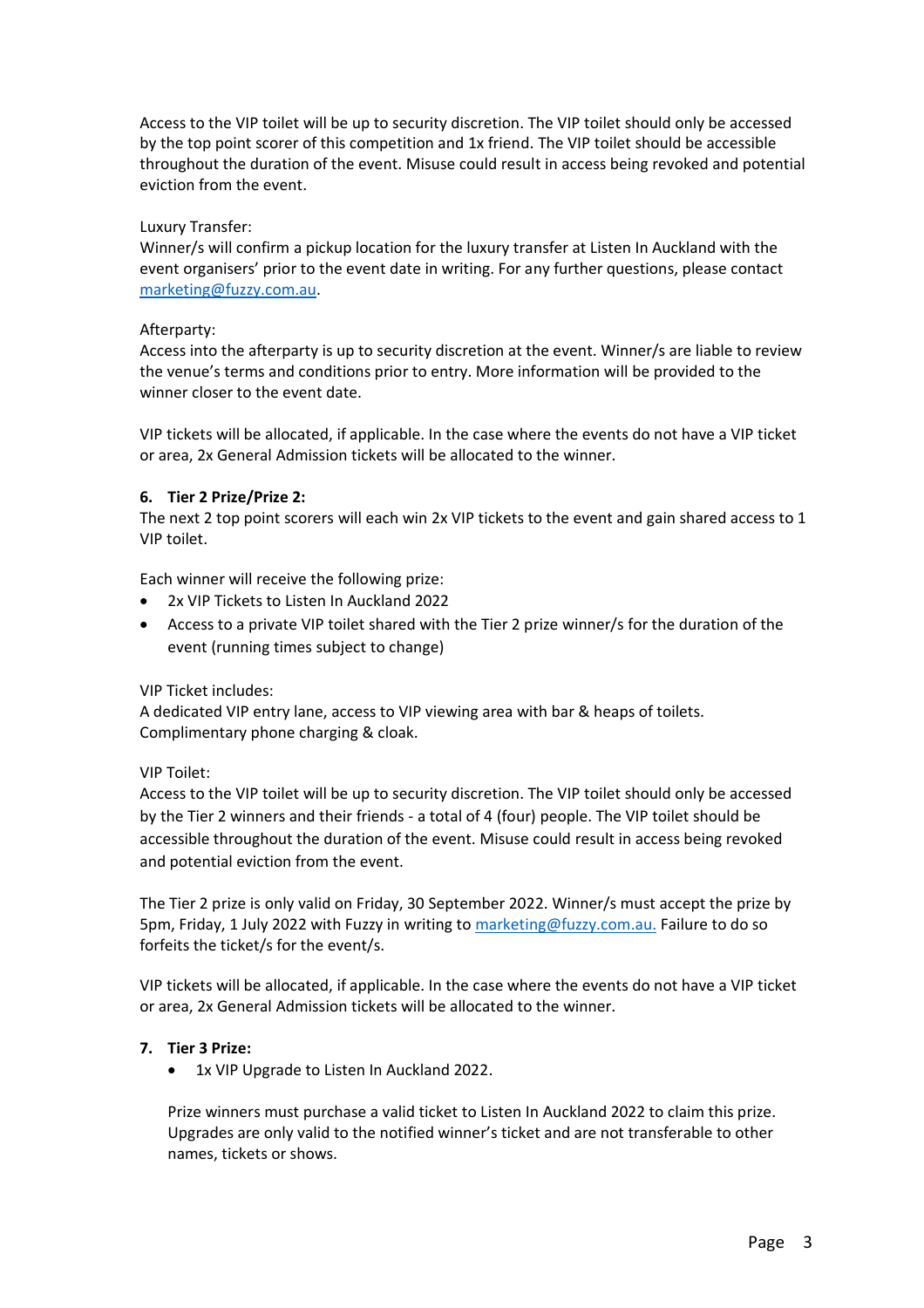A booking number and valid ticket must be presented upon notification of being a winner.

A booking number and ticket under the winner's name must be supplied to Fuzzy in writing before 1 July 2022 to claim this prize. Prize winners who fail to provide a valid booking number or ticket prior to this date will forfeit their prize.

## 8. **Presale Tickets:**

All registrants gain access to the presale commencing on Wednesday 22 June at 12pm (NZST) and closes on Thursday 23 June at 12pm (NZST), or until allocation exhausted.

Registrants will be notified via email from [marketing@fuzzy.com.au](mailto:marketing@fuzzy.com.au) with access to the presale prior to Wednesday 22 June 2022.

Access to the presale does not guarantee tickets to the event. Moshtix is the only approved ticket vendor for Listen Out and Listen In 2022.

## **9. Prize Restrictions:**

9.1 The Promoter will not be responsible for any additional costs associated with the use of the Prizes. All such costs are the responsibility of the Prize winners. The Major, Tier 2 and Tier 3 Prize winner/s (and if applicable, their guest) is responsible for all costs associated with using the Prize including all transfer and airfare costs between their home, airports and the shows, food and beverage expenses, spending money, travel insurance and any other incidental expenses that may arise in connection with using the Prize.

9.2 The Prize does not include transfers to and from the winner's place of residence to the event or shows or between events or shows, unless specified in the prize details.

9.3 If the Prize involves tickets to an event, the Promoter is not responsible for any changes in times or dates, or cancellations or rescheduling of events that may prevent the Prize winner from redeeming the Prize or any part of it.

9.4 VIP Ticket prizes that form part of the Major Prize, Tier 2 Prize or Tier 3 Prize will either be issued and emailed prior to the event or collected from the Guest Services/Ticket Enquiries at each show and are not transferable. Winners must supply valid photo ID to collect their tickets.

- 9.5 The Major Prize shall not be extended or expanded should additional tour dates be added.
- 9.6 If the Prize is date specific, the Prize winners must be available to redeem the Prize on the dates stipulated by the Promoter.
- 9.7 No part of any Prize can be transferred or redeemed for cash.

9.8 It is a condition of accepting the Prize that the winners (and any guests participating in using the Prizes) must comply with all conditions of use of that Prize and Prize supplier requirements including but not limited, promoter terms and conditions, privacy policy, ticket terms and conditions and venue conditions of entry.

## **10. Winner Notification:**

The Prize winners will be notified via email on Tuesday 21 June 2022. Competition duration may be extended.